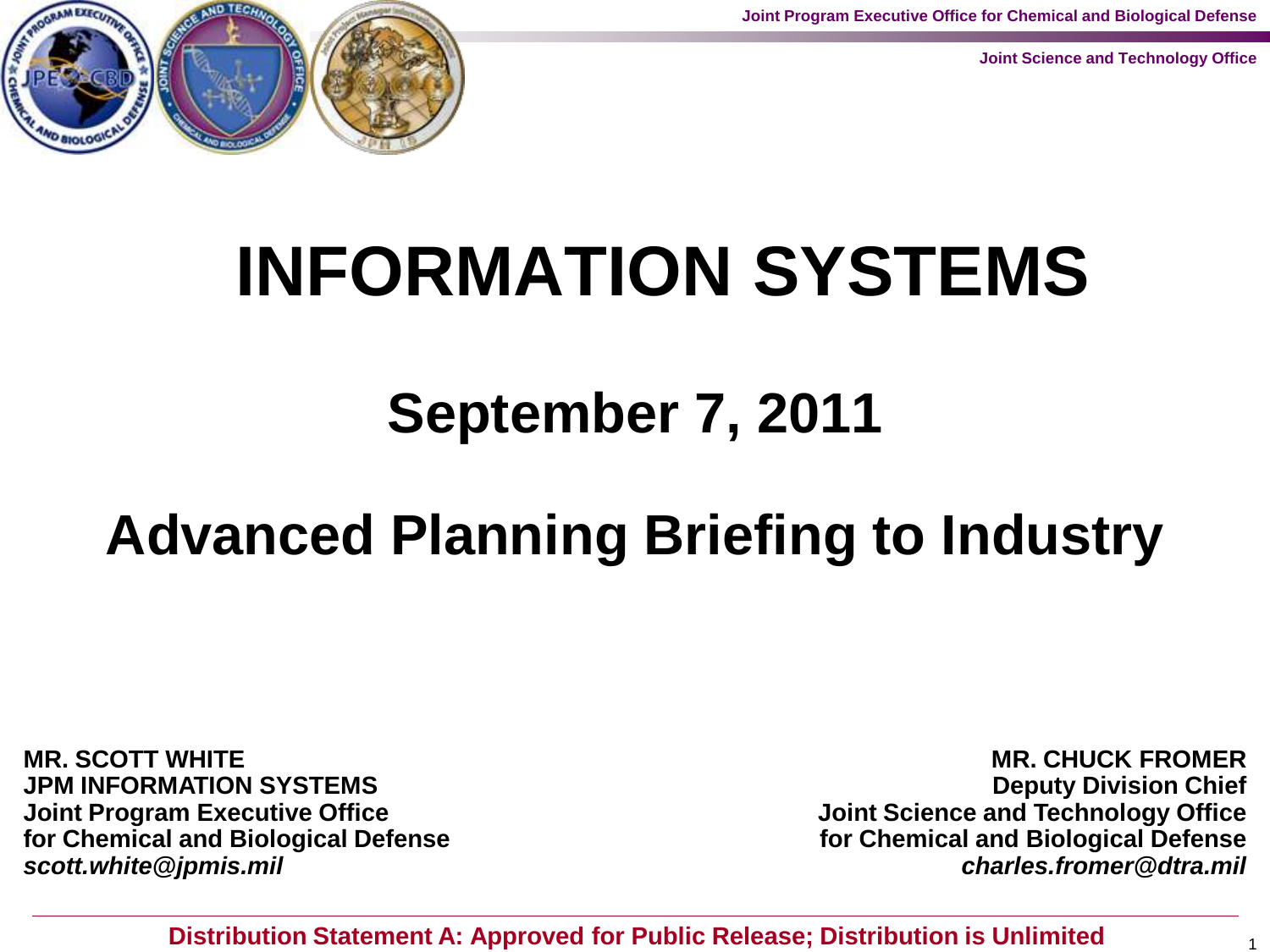

#### **Outline**

- **Program Overview**
- **Information and Analysis S&T and Warfighter Needs**
- **Technical Challenges**
- **Acquisition Strategy / Funding / Schedule**
- **Upcoming Business Opportunities**
- **Contacts**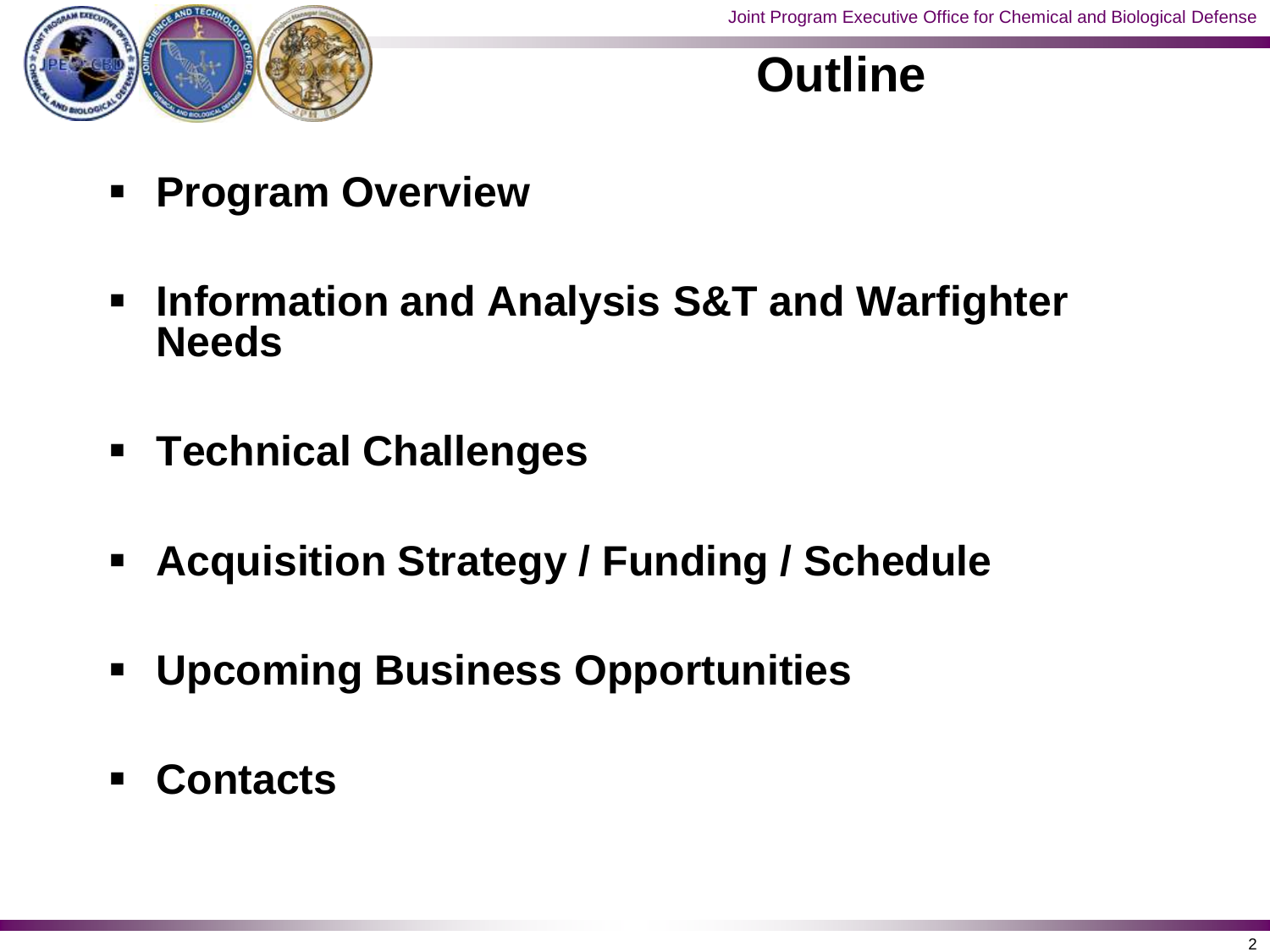

#### **S&T Overview: DTRA RD-CB / CBDP JSTO Information & Analysis Division**

• **Mission: Provide and use information and analysis capabilities to enable and support operational & programmatic decision-making.**

#### • **Portfolio Areas:**

- **Hazard Prediction & Mitigation:** *The "What?" and "What Do I Do Now?"*
	- **Enable prediction of initial hazards, exposures, casualties, and infections**
	- **Enable timely and accurate warnings and recommended actions**
- **Operational Effects & Mitigation:** *The "So What?" & "What Can I Do to Fix it?"*
	- **Enable Assessment & Mitigation of Impacts at the Person, System, Tactical, Operational, and Strategic Levels**
- **Data:** *The "What Data Tells Us That?"*
	- **Enable Discovery, Access, & Usability of CBRN Data Per DoD Data Policies**
- **User focus:** *CBRN Defense, C-WMD Operations, & WMD Analysis*
	- **DoD Core Super-Users: DTRA RD-IS, IDA, AFRL, ECBC, & NSWC**
	- **DoD General-Users Conducting Military & Civil Support Operations**
	- **Non-DoD: DHS & UK as Super-Users; Other Allies as General-Users**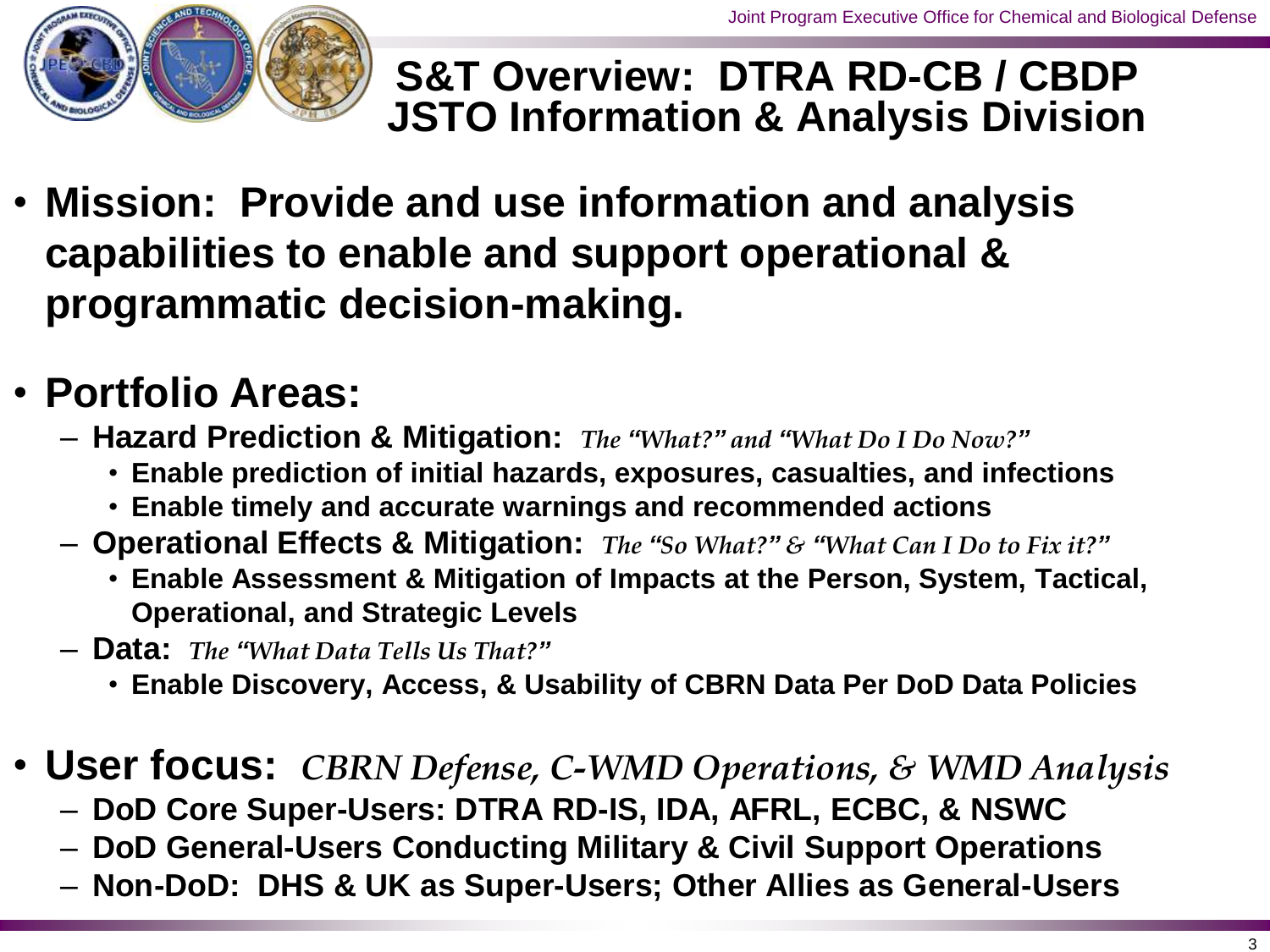

# **FITS and SEEDS**

#### **Focused Innovative Technology (FIT) Programs**

- **\$3-\$10M / yearly, over a 3-5 year duration**
- **Pursue a significant new capability or area of knowledge**
- **Team approach in complementary areas (Multidisciplinary)**

# **FIT Strategic Exploratory and Emerging Discoveries (SEEDs)**

- **\$50-\$500K 1 year**
- **"Explore" concepts for new programs**

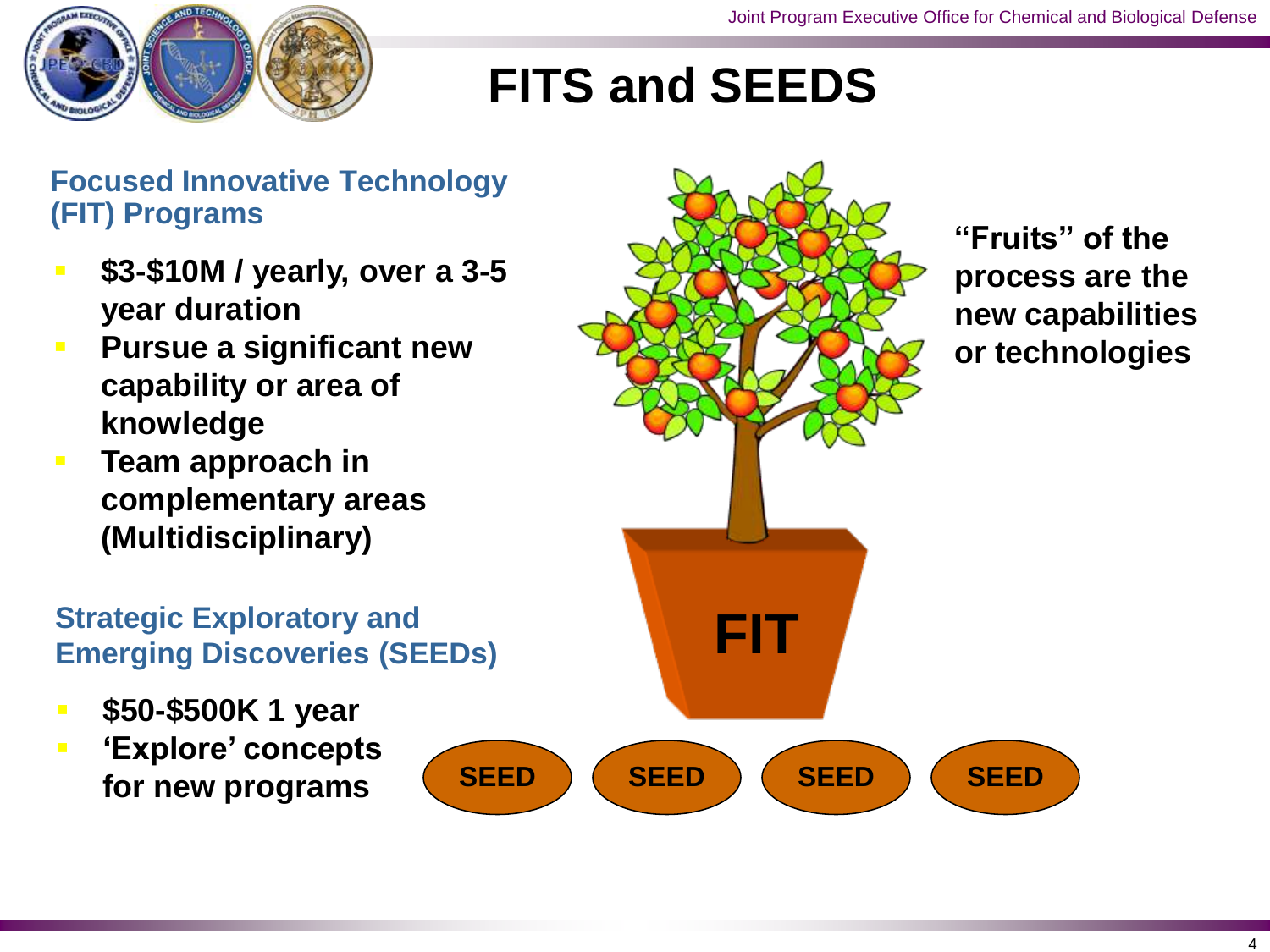Joint Program Executive Office for Chemical and Biological Defense



**1101110 1101001 1100110 1101001 1100011 1100101 1101110 11101 111010 111010 111010 111010 11101 1101 1100001 1100111 1101110 1101001 1100 001 1100011 1100101 1101110 1110100 10 1100001 1110011 1110100 1100001 110011 110001 110001 110001 110001 101 1100001 1100111 111**

# **End-to-End CBRN Capabilities**

*Providing CBRN data and services to stakeholders across all levels of command, optimizing decision support, and shared situational awareness across DoD and HD.*





**Enterprise Standards, Protocols, Information Assurance, Architecture** 

*Enterprise solutions supporting collection, analysis, and dissemination of actionable CBRN information.*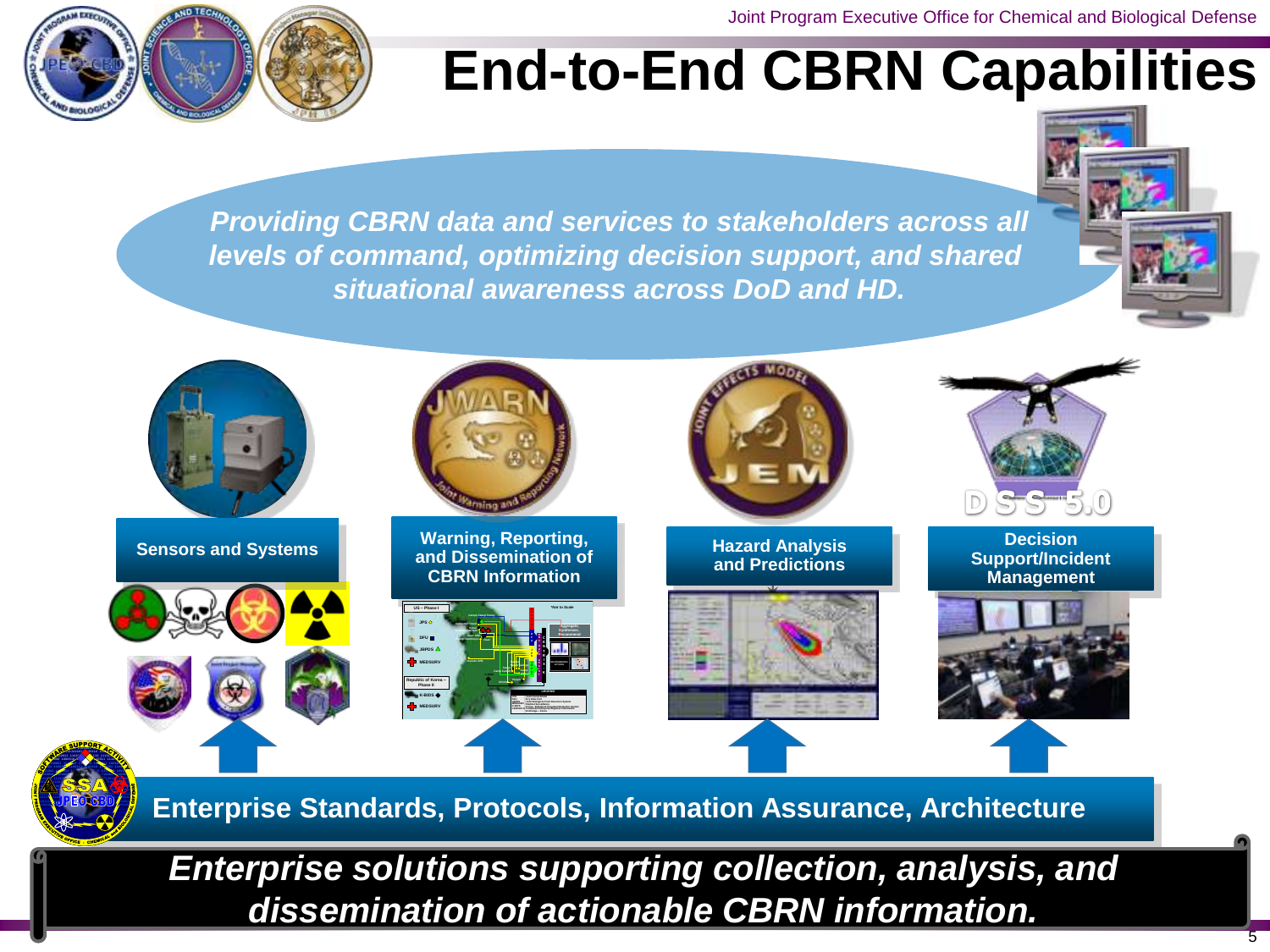

# **JSTO Near Term (FY12-FY13) Plans**

| <b>Hazard</b><br><b>Prediction &amp;</b><br><b>Mitigation</b> | <b>Rapid Source Term Estimation</b><br>• Validated Source Determination and Hazard Refinement<br>Initial High Altitude Modeling<br>• Waterborne T&D<br>• Interior modeling<br><b>JEM S&amp;T Prototype</b><br><b>Urban Dispersion</b><br><b>Missile Intercept</b><br><b>Improved Atmospheric Boundary Layer Modeling</b><br>• Updated Land-use and Climatology<br>• DTRA Integrated WMD Tool Set (IWMDT) Program<br><b>DTRA Reachback Program</b> |
|---------------------------------------------------------------|---------------------------------------------------------------------------------------------------------------------------------------------------------------------------------------------------------------------------------------------------------------------------------------------------------------------------------------------------------------------------------------------------------------------------------------------------|
| <b>Operational</b><br>Effects &<br><b>Mitigation</b>          | ■ Expanded agents for contagious disease and NTA modeling<br>• Leverage Military Protective Action Distances (MPAD) and advances in<br>JCID-on-a-Chip development/integration<br>Operations & Planning Needs (CBOSS Reconstituted = Gen-1)<br>• Analysis Support Program                                                                                                                                                                          |
| Data                                                          | • System Performance Needs (e.g., Gen-1 T&E Simulations)<br>• Chemical Biological Warfare Agent Effects Manual Number 1 (CB-1 Gen-1)<br>• Analysis Support Program                                                                                                                                                                                                                                                                                |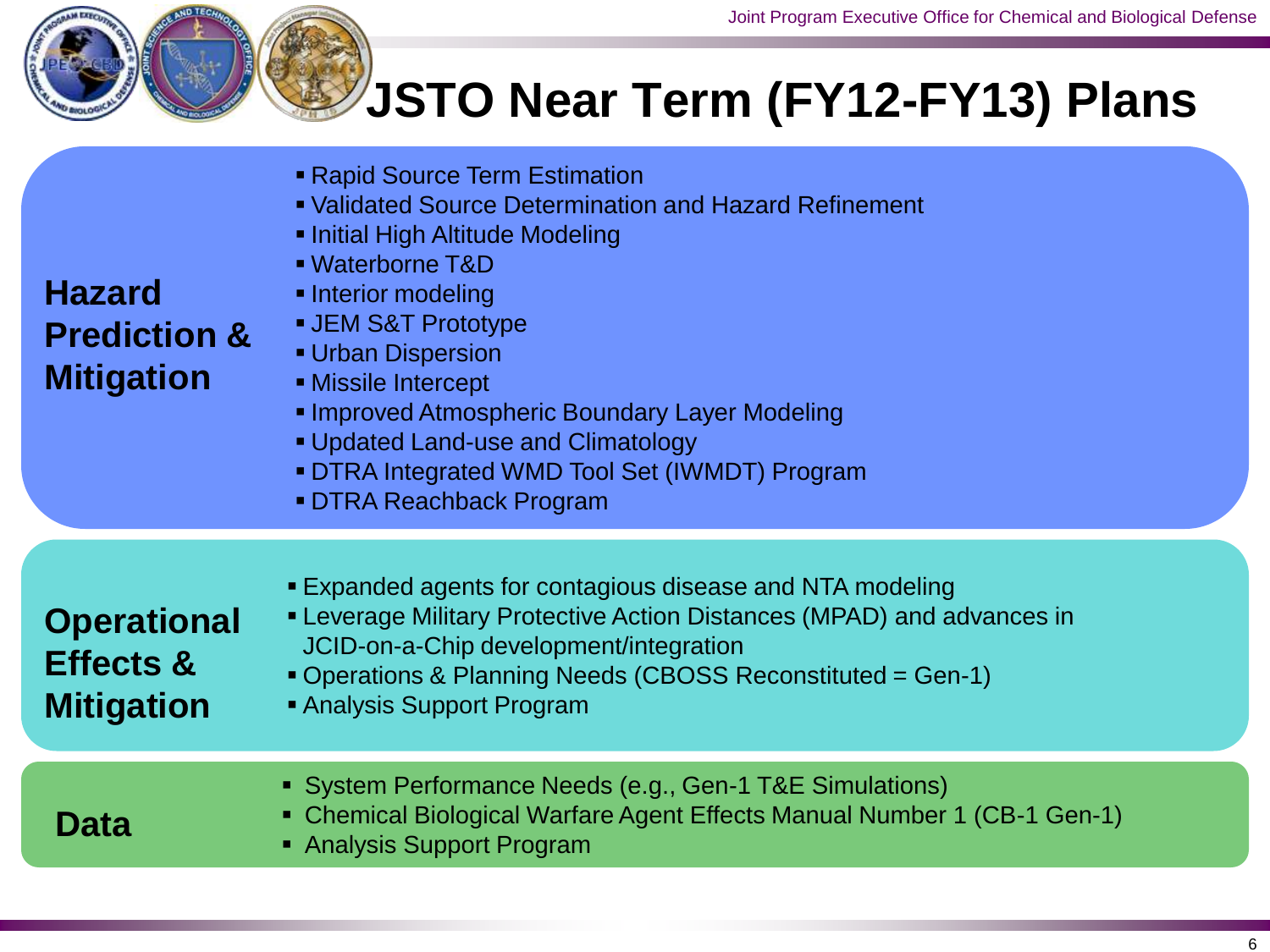

**Hazard** 

**Mitigation**

# **JSTO Mid Term (FY14-15) Plans**

- **Initial Release Source**
- Source Term Models (NTA Source, Missile Intercept)
- **Atmospheric Transport & Dispersion**

#### **Urban Dispersion Prediction &**

- Waterborne Transport & Dispersion
- Agent Fate of CWAs and NTAs, Atmospheric Chemistry
- DTRA Integrated WMD Tool Set (IWMDT) Program
- DTRA Reachback Program

| <b>Operational</b><br><b>Effects &amp;</b><br><b>Mitigation</b> | • Material Behavior<br>• Demonstrate that JCID-on-a-Chip can be embedded in TAC-BIO and used to make<br>a detection, can be successfully integrated with the Joint Tactical Radio System<br>(JTRS), and can be used to communicate with JWARN to provide warning downwind<br>of the hazard<br>• Operations & Planning Needs (CBOSS Gen-2)<br>• Analysis Support Program |  |  |  |  |
|-----------------------------------------------------------------|-------------------------------------------------------------------------------------------------------------------------------------------------------------------------------------------------------------------------------------------------------------------------------------------------------------------------------------------------------------------------|--|--|--|--|
| <b>Data</b>                                                     | • System Performance Needs (e.g., Gen-2 T&E Simulations)<br>• Chemical Biological Warfare Agent Effects Manual Number 1 (CB-1 Gen-2)<br>• Analysis Support Program                                                                                                                                                                                                      |  |  |  |  |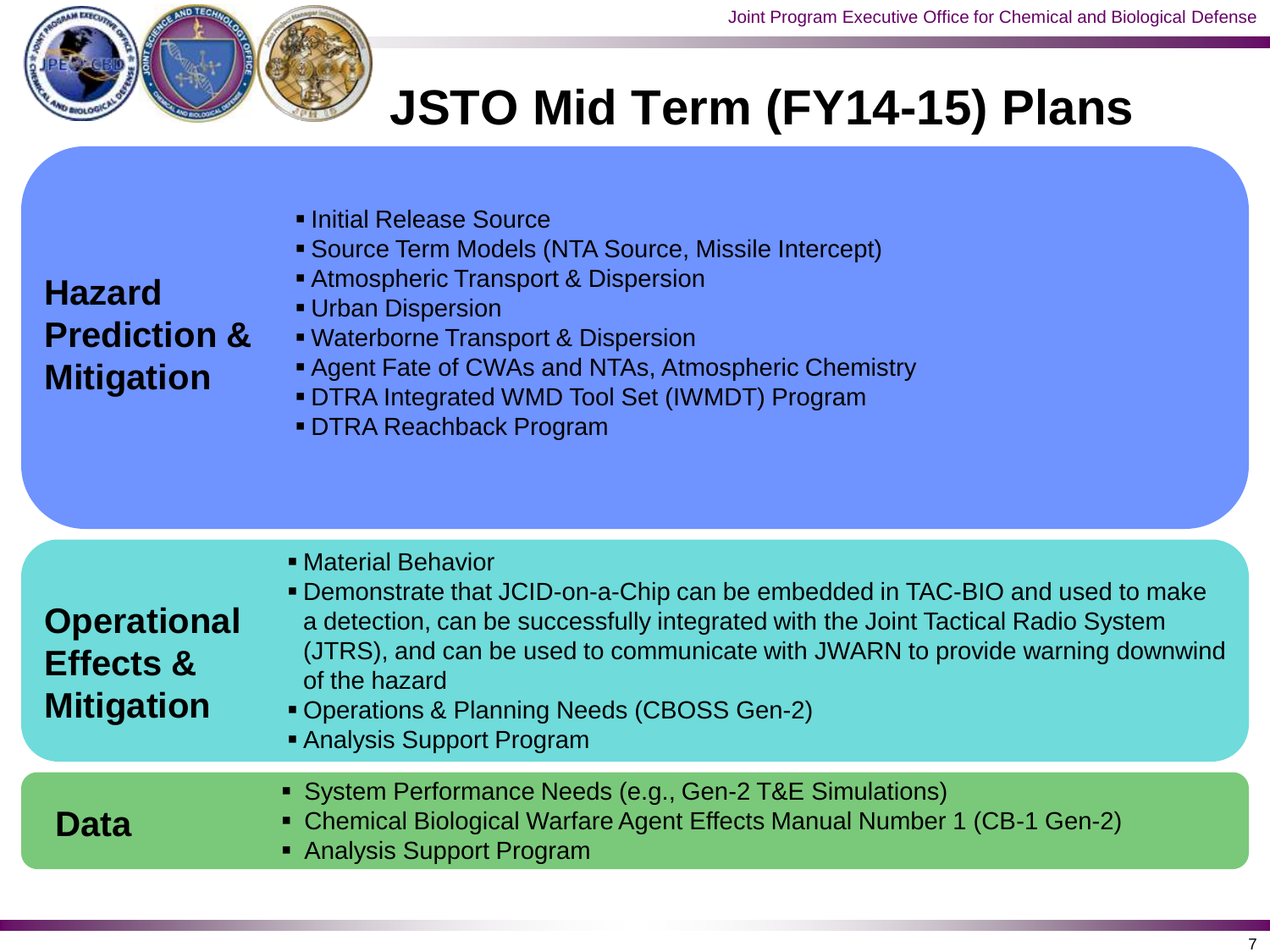

### **JSTO Far Term (FY16+) Plans**

## **Hazard Prediction &**

 DTRA Integrated WMD Tool Set (IWMDT) Program

**Mitigation** • DTRA Reachback Program<br> **Mitigation** • DTRA Reachback Program<br>
JEM & JWARN - Spiral

#### **Operational Effects &**

**Mitigation**

Analysis Support Program

**Data Analysis Support Program** 

#### **Cross-Portfolio Area Plans**

Development of S&T as Advancements in Data, Modeling, Simulation, and Technology Become Available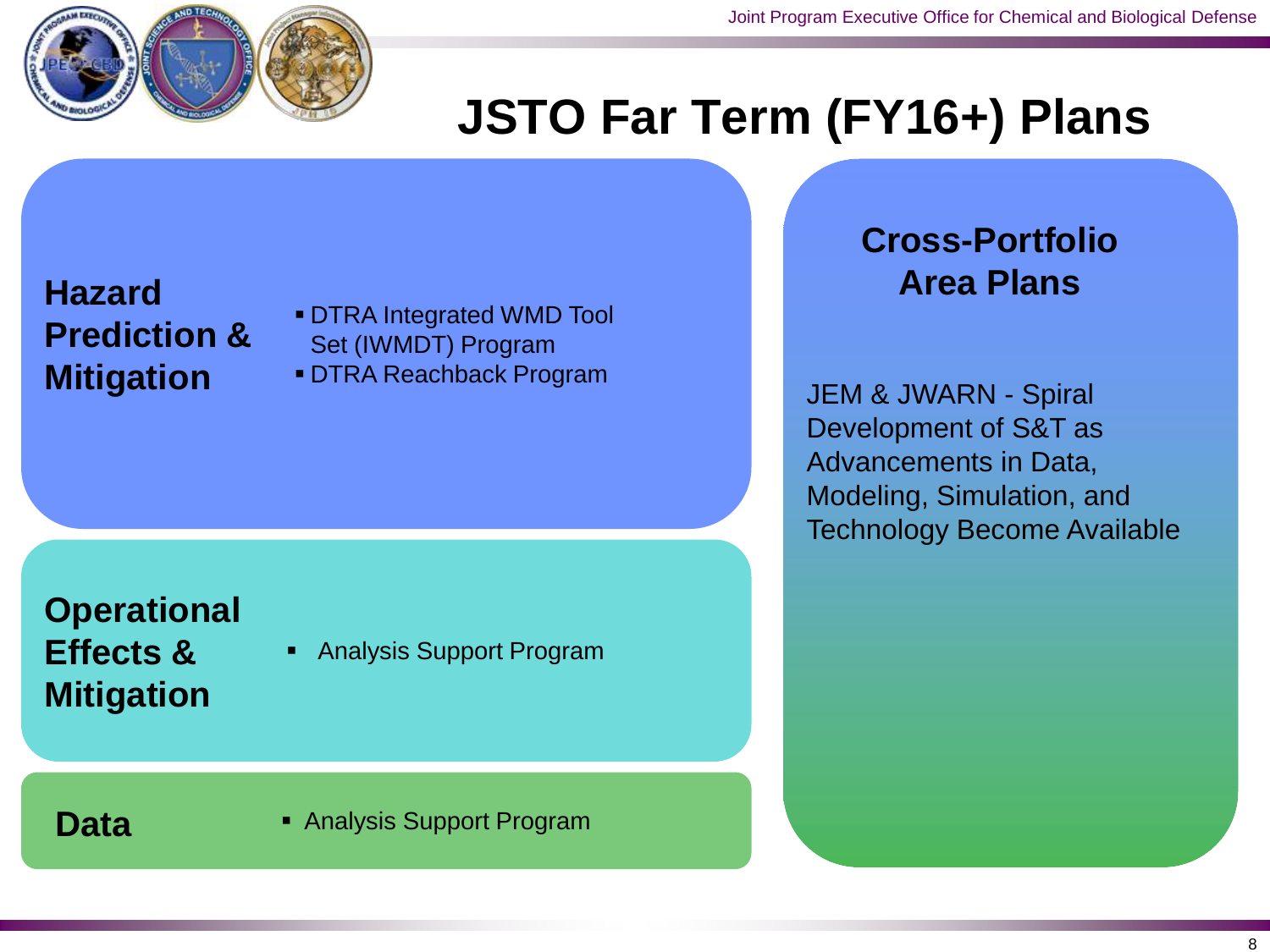

# **JWARN Warfighter Needs**

- **Collect, generate, edit, and disseminate NBC reports and plots and provide a means of ensuring all addressees have received a sent message**
- **Application support for GCCS-J/A/M/AF, JTCW/C2PC**
- **Allow NBC Reports (NBC-1/NBC-4) to be formatted and transmitted within 2 minutes, and allow operator selection of automatic, delayed, or on-command sending of NBC reports**
- **Provide C2 interface with both legacy and developmental sensors**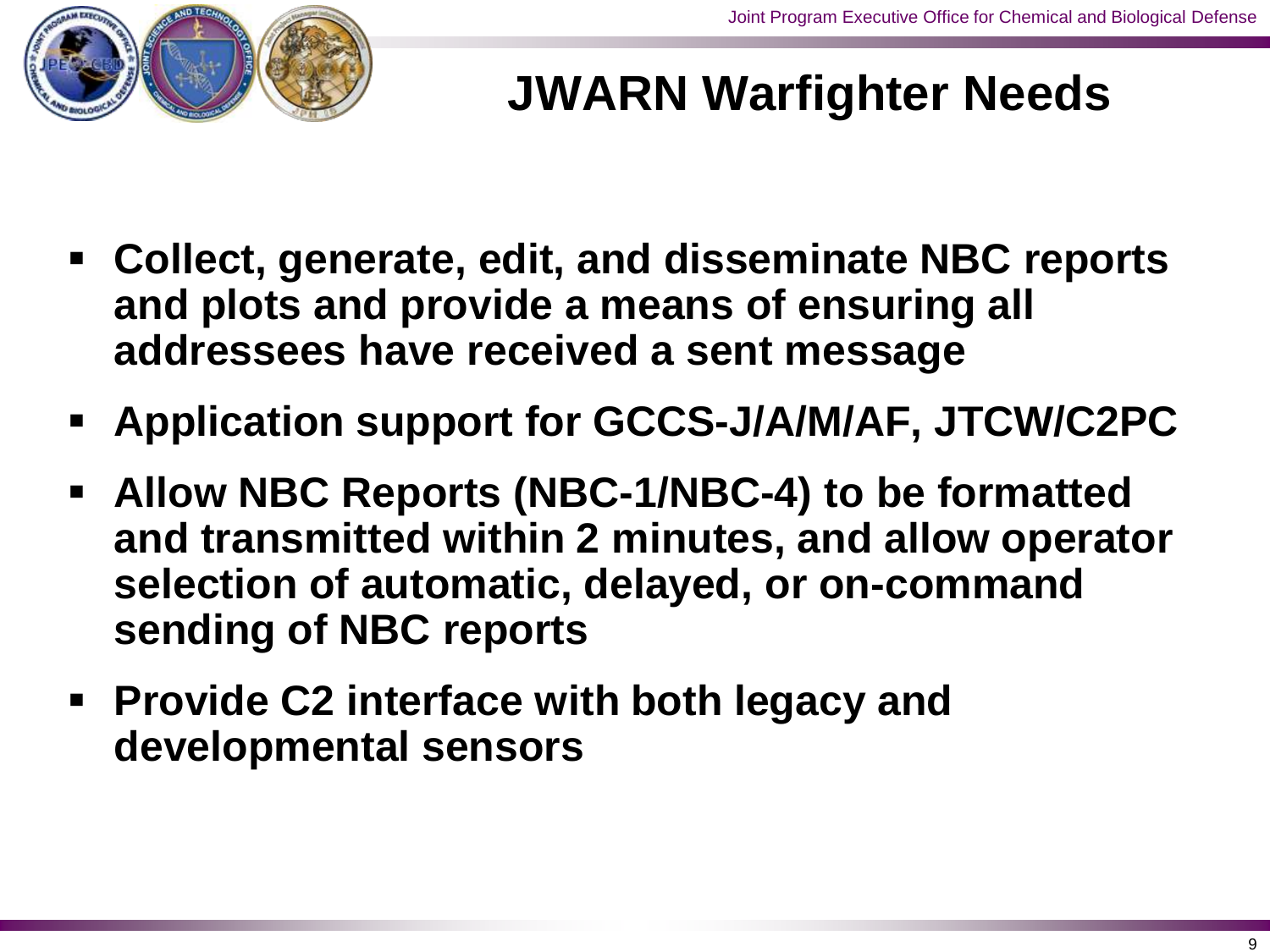

# **JEM Warfighter Needs**

- **A single, accredited source for CBRN Hazard Modeling**
- **Model Urban Effects**
- **Model in Coastal & Littoral Environments**
- **Source Term Estimation**
- **Model High Altitude Missile Intercept Effects**
- **Improve accuracy of Nuclear Detonation models**
- **Improve Transport and Dispersion Methodologies**
- **Model Waterborne Hazards**
- **Model Contagious Diseases**
- **Model Complex Structures and Building Interiors**
- **Model Human Performance Degradation**
- **Interior Modeling**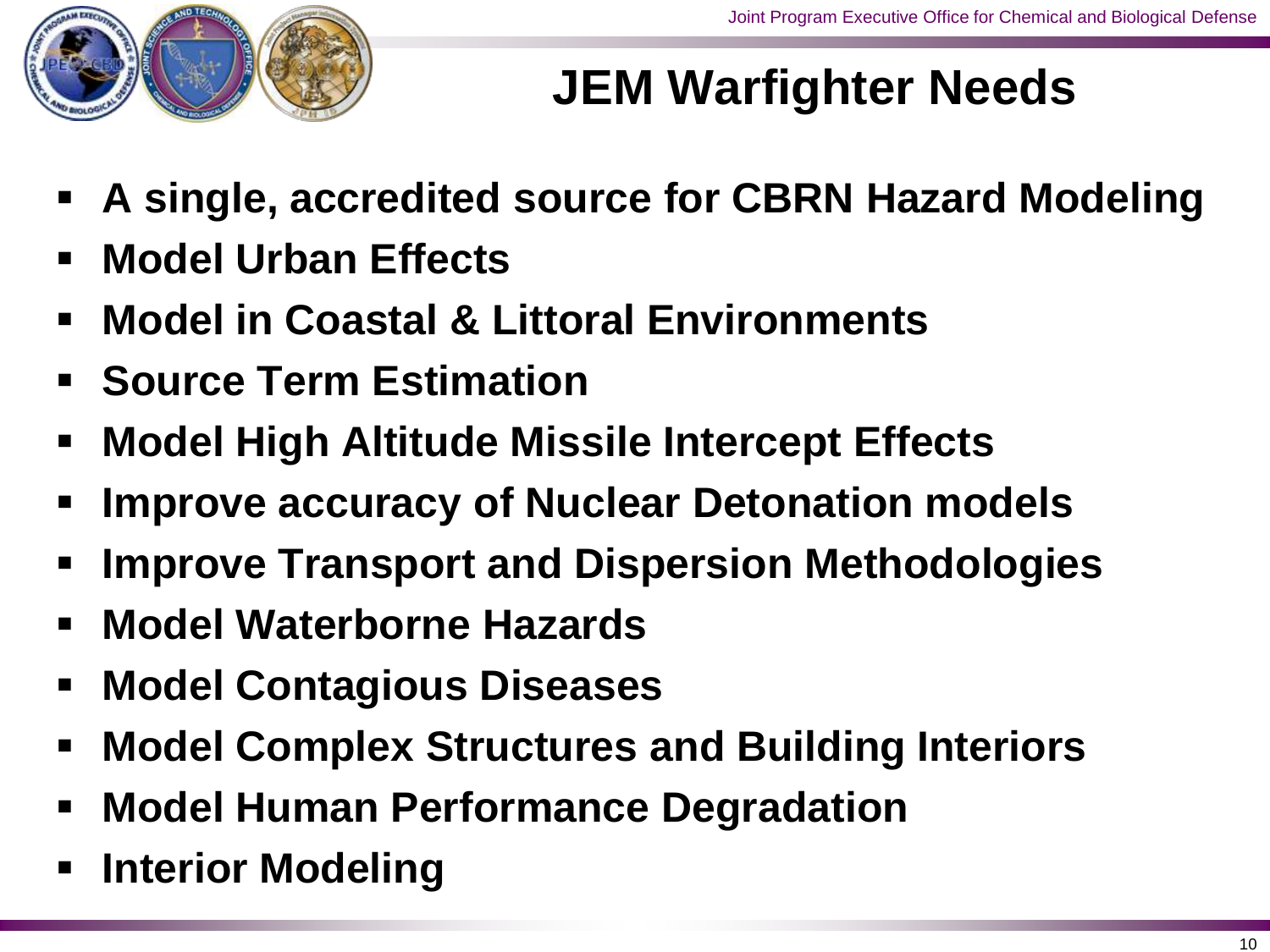

#### **Information and Analysis S&T Challenges**

| <b>Challenge</b>                                                                                                                           | <b>Focus</b>                                         |
|--------------------------------------------------------------------------------------------------------------------------------------------|------------------------------------------------------|
| <b>CBRN hazards on complex environments and</b><br><b>scenarios</b>                                                                        | <b>JEM</b>                                           |
| <b>Rapid assimilation and processing of CBRN-related</b><br>data to support advanced tactical and T&E<br>applications                      | <b>JWARN, T&amp;E,</b><br>Other types of<br>analysis |
| Developing engineering level models of CBRN<br>defense equipment and major DoD systems in CBRN<br>hazard environments                      | <b>T&amp;E and other</b><br>types of analysis        |
| <b>Building a CBRN relevant data architecture to</b><br>support M&S, analysis, and IT development that<br>facilitates decision superiority | <b>ALL</b>                                           |
| Integrating CBRN-related IT with other emerging<br>technology initiatives                                                                  |                                                      |
| <b>Operational effects methodologies</b>                                                                                                   | <b>Operational Effects</b><br><b>Requirements</b>    |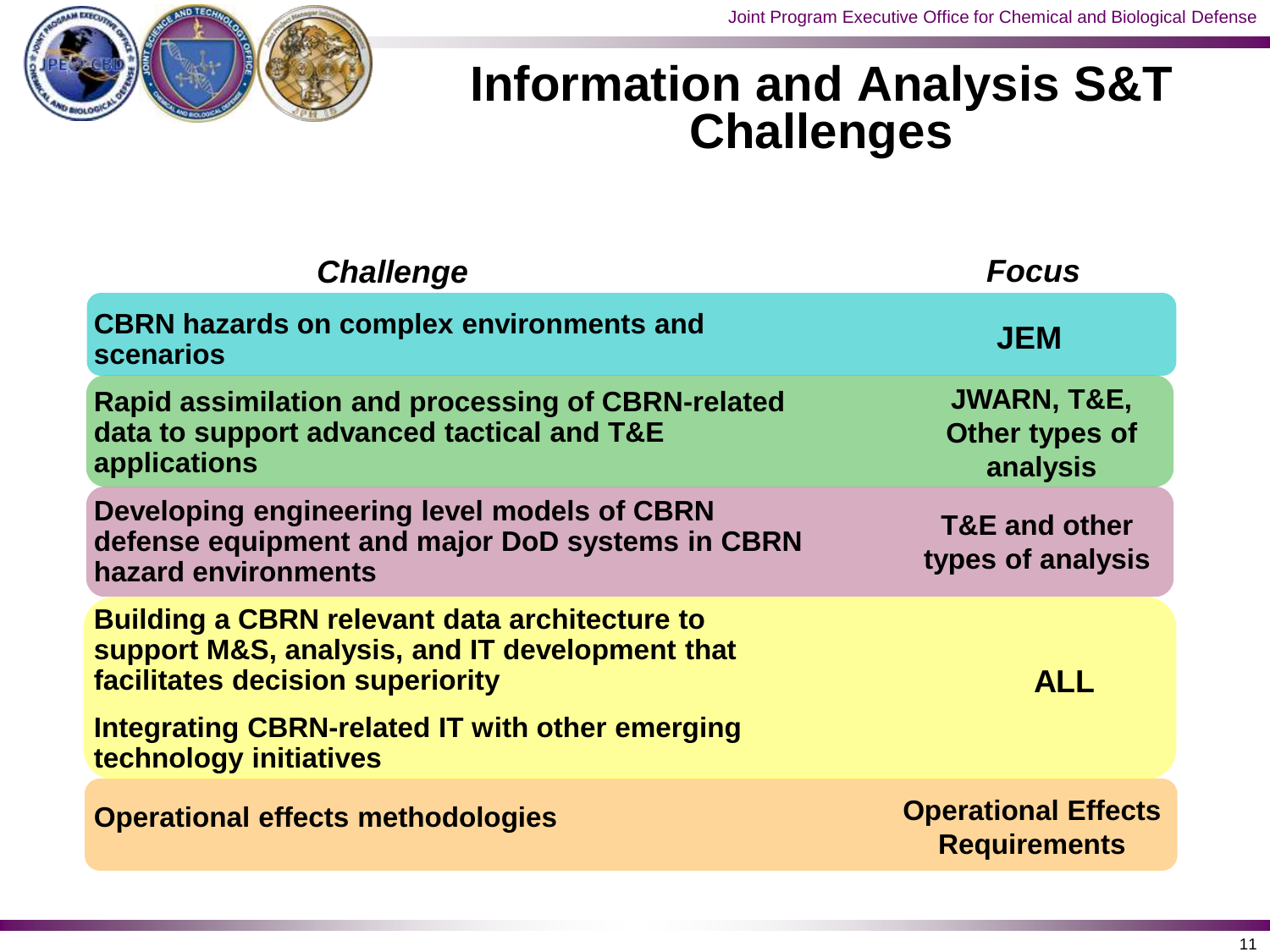

# **Program Technical Challenges**

#### **JWARN**

- **Integration of multiple Chemical and Biological Sensor interfaces (Legacy and Developmental)**
- **Compatibility with multiple Service-specific implementations of C2 systems**
- **Evolving C2 system architecture(s)**
- **Web Enablement**
- **Integration with Major Defense Acquisition Programs (MDAPs)**
- **Wireless connectivity incorporating Information Assurance (IA) Requirements**
- **Bi-Directional Cross Domain Solution (CDS)**
- **Coordination with sensor community on best methods of implementing CCSI**
- **Coordination with sensor community on utilizing JoaC capabilities (embedded or external) to support data transmission to network and supporting Service CONOPS**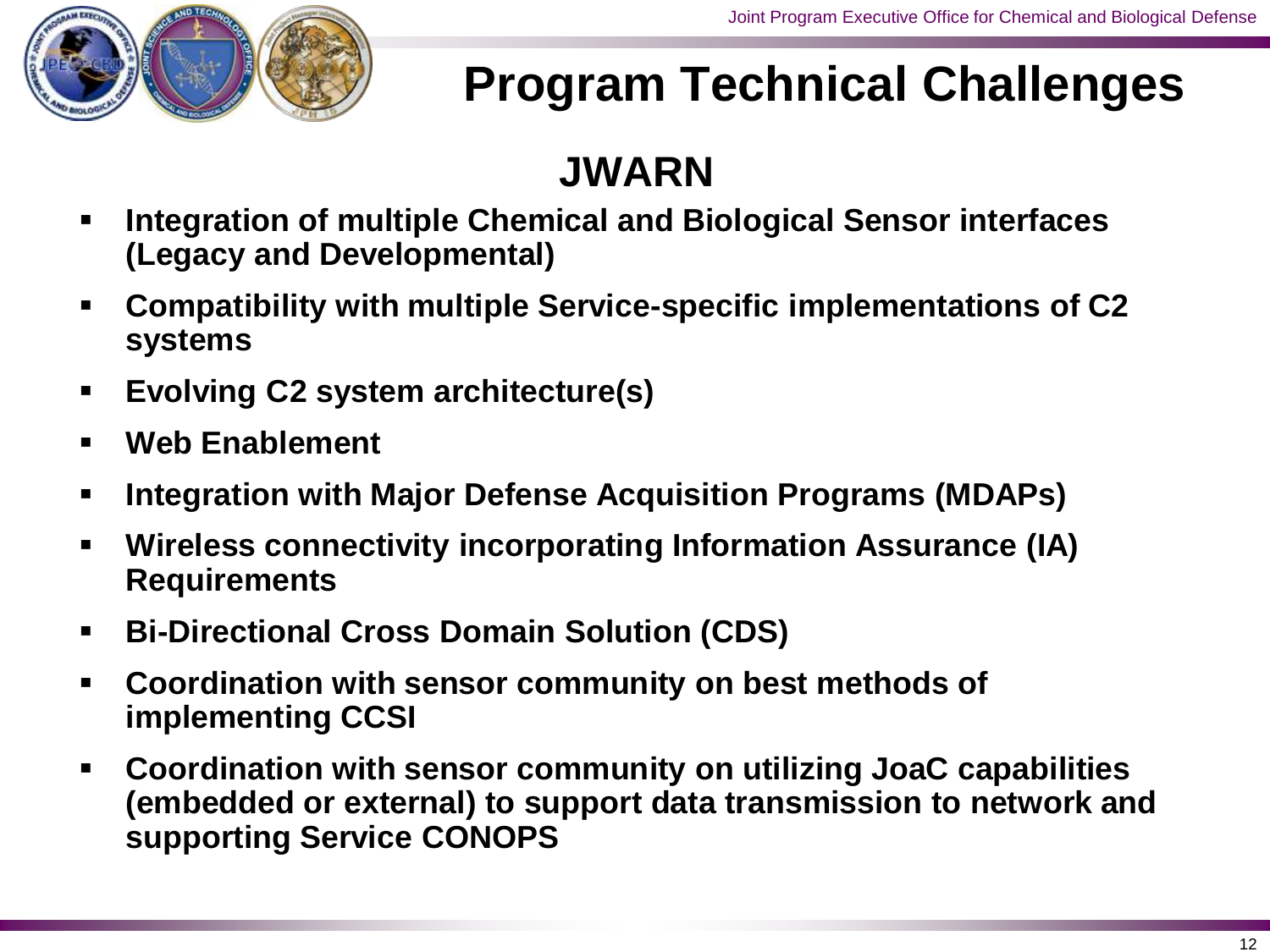

# **Program Technical Challenges**

#### **JEM**

- **Incorporation of S&T to meet Inc. 2 requirements and facilitate rapid transition of S&T modeling components**
	- **Use of Common CBRN Model Interface (CCMI)**
- **Clustering configurations using JEM Web Service on various Joint and Service C4I systems**
- **Use on various Operating Systems (XP, Vista, Win7)**
- **Integration with Joint and Service-specific needs**
	- **Weather Interfaces (MDS, JWIS, IMETS, AFWA, METGM, GRIB)**
	- **Mapping Tools (JMTK, C/JMTK, Falcon View, ARCIMS, Google Maps, Google Earth, NASA World Wind)**
	- **Hardware Configurations (Networks and CPU Power)**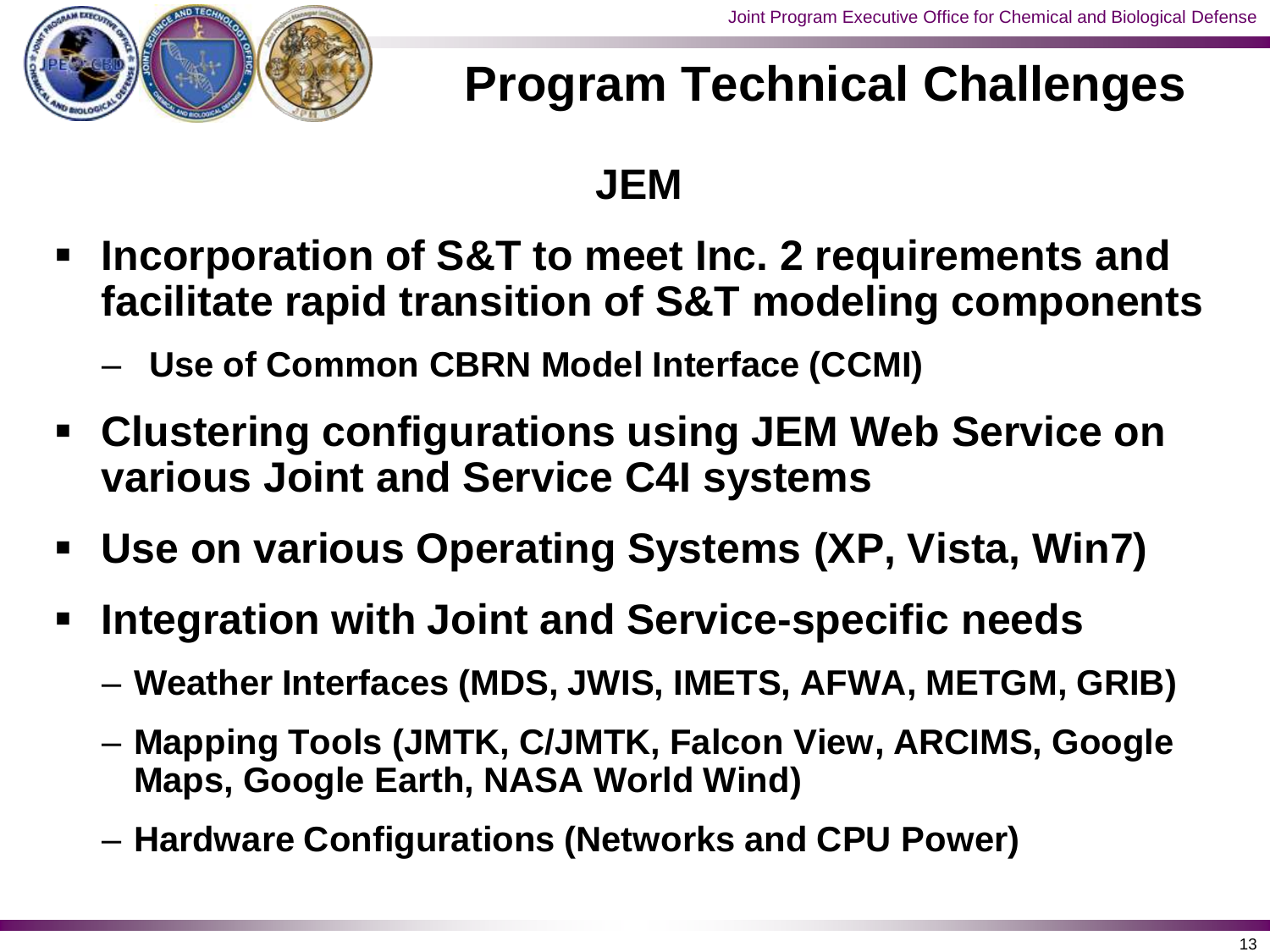

# **Program Technical Challenges**

#### **Software Support Activity (SSA)**

- **Net-Centric Policy Implementation**
	- **Transition to programs composed of modular web services**
	- **Implementation of CBRN Data Model**
	- **Continued implementation of CCSI**
- **Support Interface/Interoperability Standards**
	- **Harmonize CBRN Data Model with other communities**
	- **Harmonize CCSI with other communities**
	- **Propose other standards for CBRN based on community needs**
- **Management Of Enterprise Common Components**
	- **Approve and manage proposed common components**
	- **Support reuse of common components as "building blocks" for future capability**
- **Information Assurance In SOA Environments**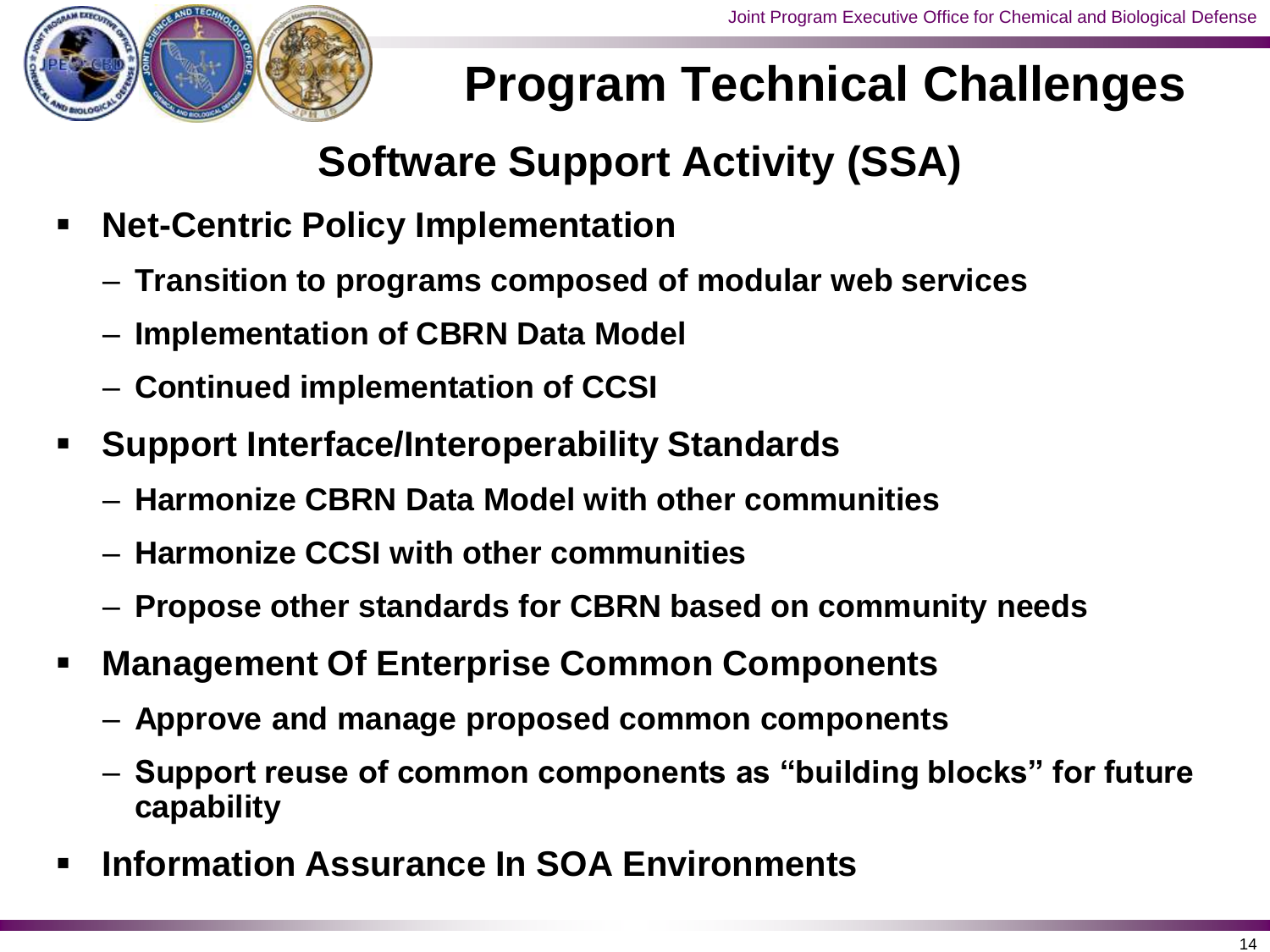

#### **Information and Analysis S&T Capability Development Strategy**

- **Adapt S&T development strategy to new JSTO FIT/SEED paradigm**
- **Balance Between Requirements Pull:** 
	- **Align with the Joint Requirements Office (JRO) to address Capability Needs**
	- **Align with Joint Program Executive Office (JPEO) Programs to address Technology Gaps**
	- **Answer critical science questions that support policy, doctrine and requirements decisions**
- **… and Technology Push:**
	- **Centralize investment in Applied Research (6.2 & 6.3)**
	- **Identify and exploit technology opportunities**
	- **Identify and respond to new and emerging threats**
	- **Transition new and innovative technologies with JPEO**
	- **Maintain a robust technology base: knowledge, research capabilities, and T&E methodologies**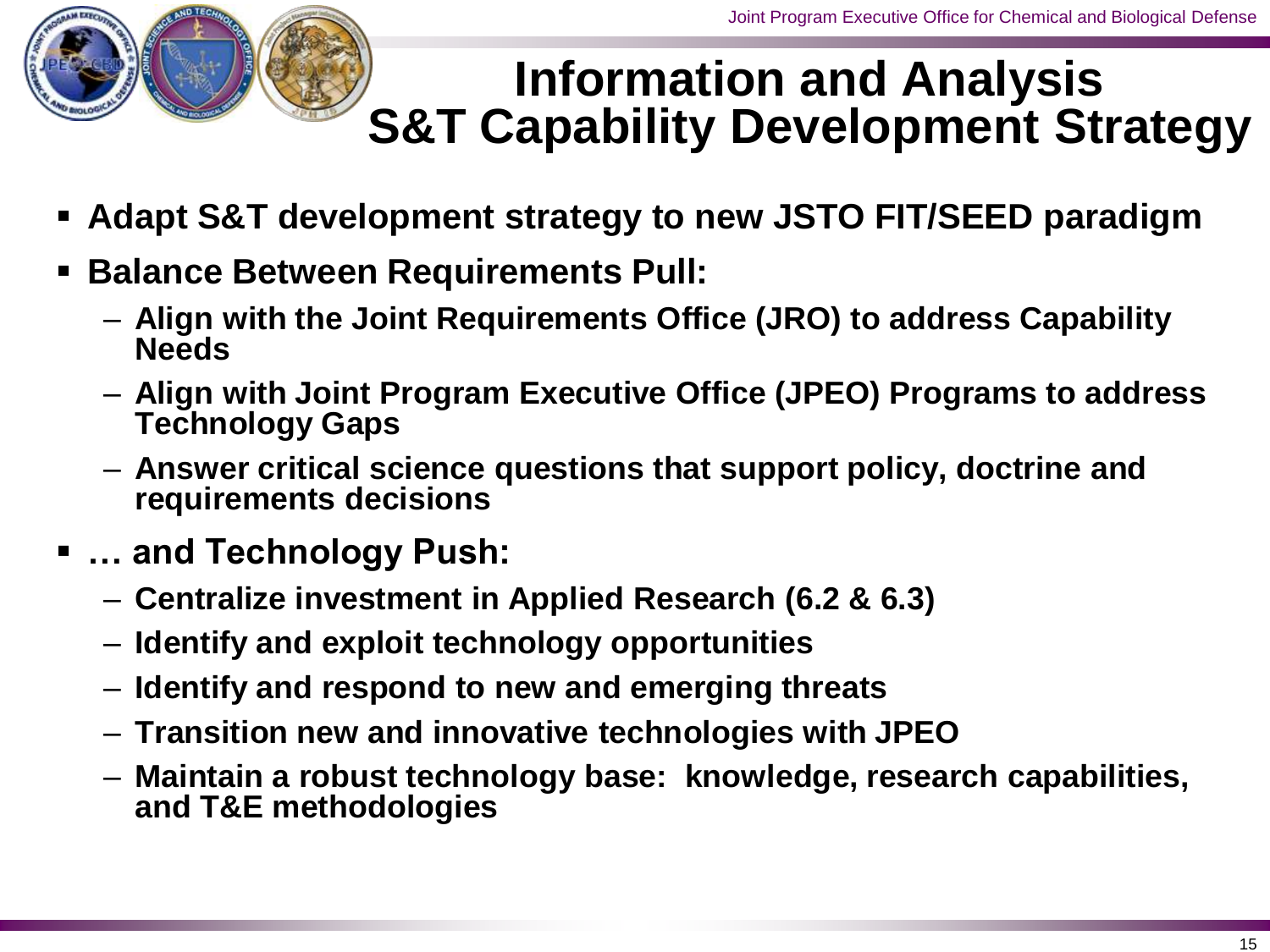

# **Program Acquisition Strategy**

# **JWARN**

- **2 Increments of development followed by Pre-Planned Product Improvement (P3I)**
- **Increment 1 (FY06 – Present)**
	- **Late addition of requirements forced continuation of development**
		- **Milestone C / Low Rate Initial Production – MAY 2008**
		- **Multi-Service Operational Test & Evaluation (S/W) – AUG 2008**
		- **Operational Demonstration (S/W) – OCT 2009**
		- **Full Deployment Decision (S/W) – SEP 2010**
		- **Modernization efforts supporting migration to web services supporting US Army C2 Architecture (S/W) – AUG/SEP 2011**
- **Increment 2 (FY12 – FY16)**
	- **Evolve JWARN Architecture into Web Services (SOA) to accommodate evolving Service C2 strategies and decrease dependence on their architecture**
	- **Sensor data fusion to support source term estimation**
	- **Optimal Sensor Placement**
	- **False Alarm Reduction**
	- **Interoperability with Medical Surveillance Systems**
	- **Emerging and original Increment 2 requirements based on ORD**
	- **AoA will assess evolving Service needs and determine final capability requirements for JCID capabilities**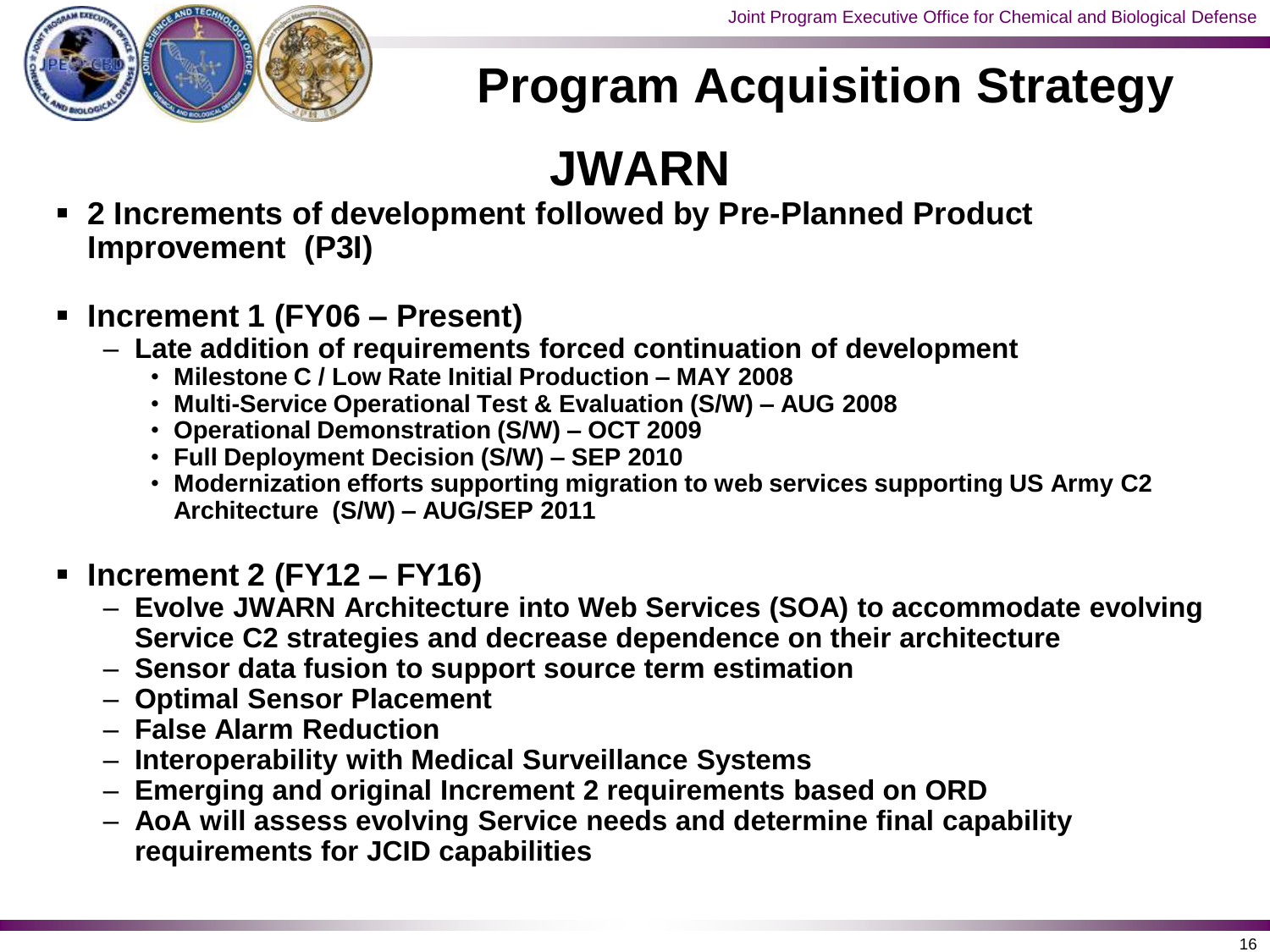

# **Program Acquisition Strategy**

**JEM**

- **Increment 1 (present-FY15)**
	- **Maintain JEM Baseline for various C4I systems (Updates/IA/Security)**
- **Increment 2 (FY10-FY16)**
	- **MDD: 4QFY09**
	- **AoA (limited): 1QFY11**
	- **MS A: 2QFY11**
	- **AoA (update): 3Q-4QFY11**
	- **Multiple sources for required technologies (Government, industry, international)**
	- **Collaboration with the JSTO**
		- **JEM Increment 2 integration (single JEM POR and S&T integrator)**
		- **Common CBRN Modeling Interface (CCMI) implementation**
		- **CCMI compliant JEM Science & Technology Prototype (JSTP)**
	- **Software development and system integration contracts**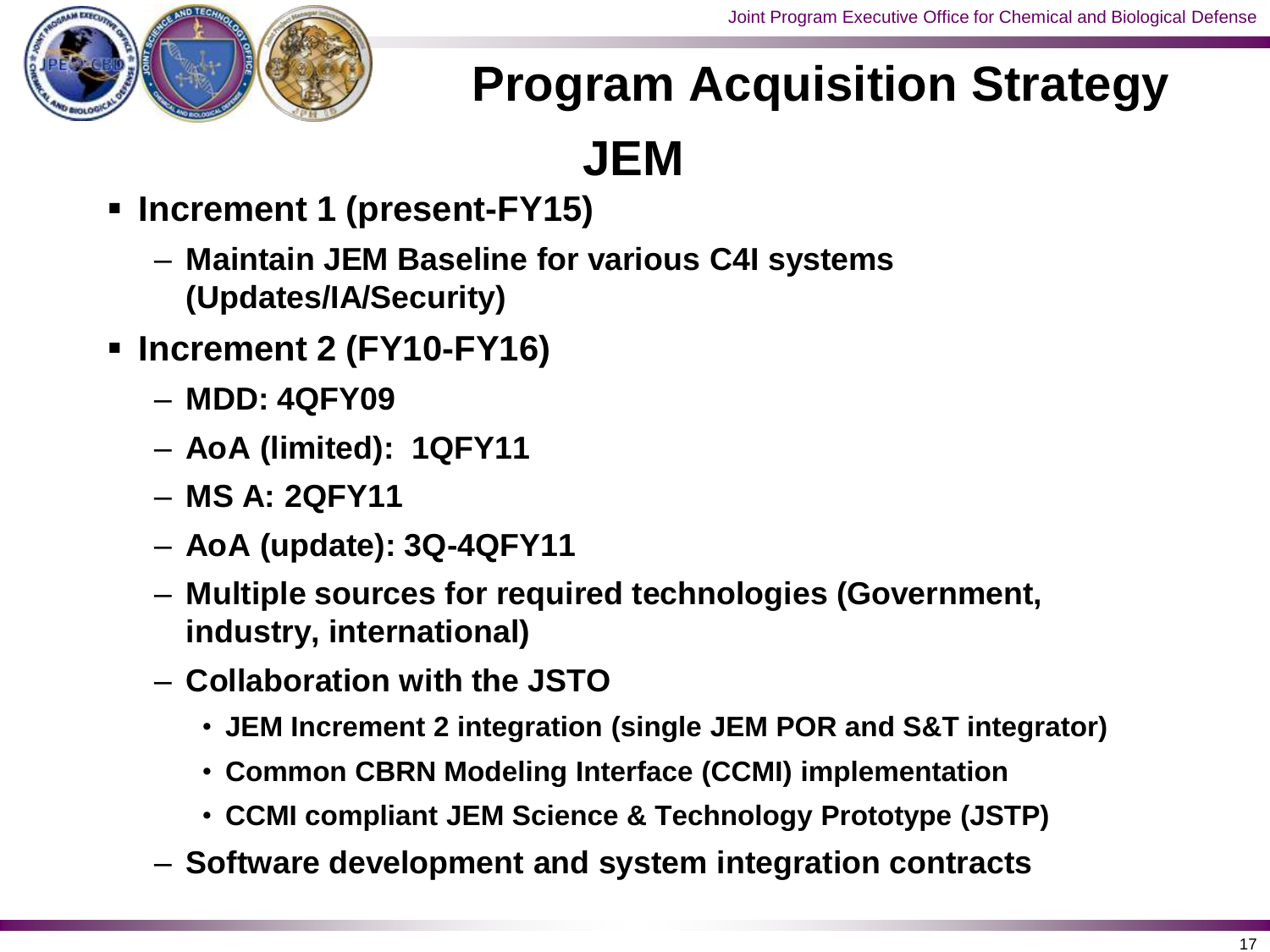## **JPEO-CBD Enterprise Management**

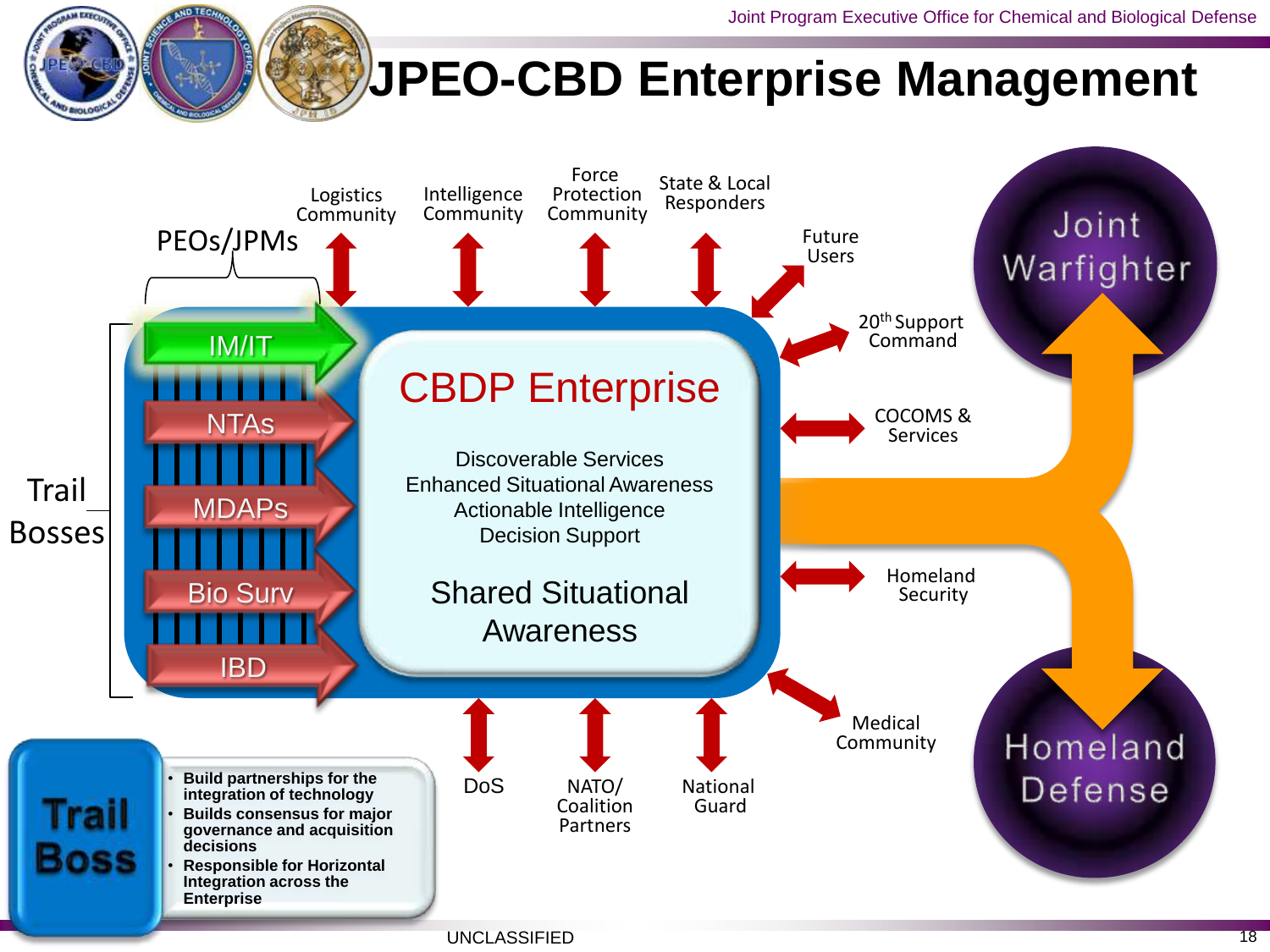

#### **Information Systems S&T Funding**

| \$(K)        | <b>FY12 FY13</b>                         | <b>FY14</b> | <b>FY15 FY16</b> | <b>TOTAL</b>                               |
|--------------|------------------------------------------|-------------|------------------|--------------------------------------------|
| 6.2          |                                          |             |                  | 22,481 24,332 19,753 16,830 21,789 126,974 |
| 6.3          | 9,632   12,184   10,437   10,877   8,908 |             |                  | 60,946                                     |
| <b>TOTAL</b> |                                          |             |                  | 32,113 36,516 30,190 27,707 30,697 187,920 |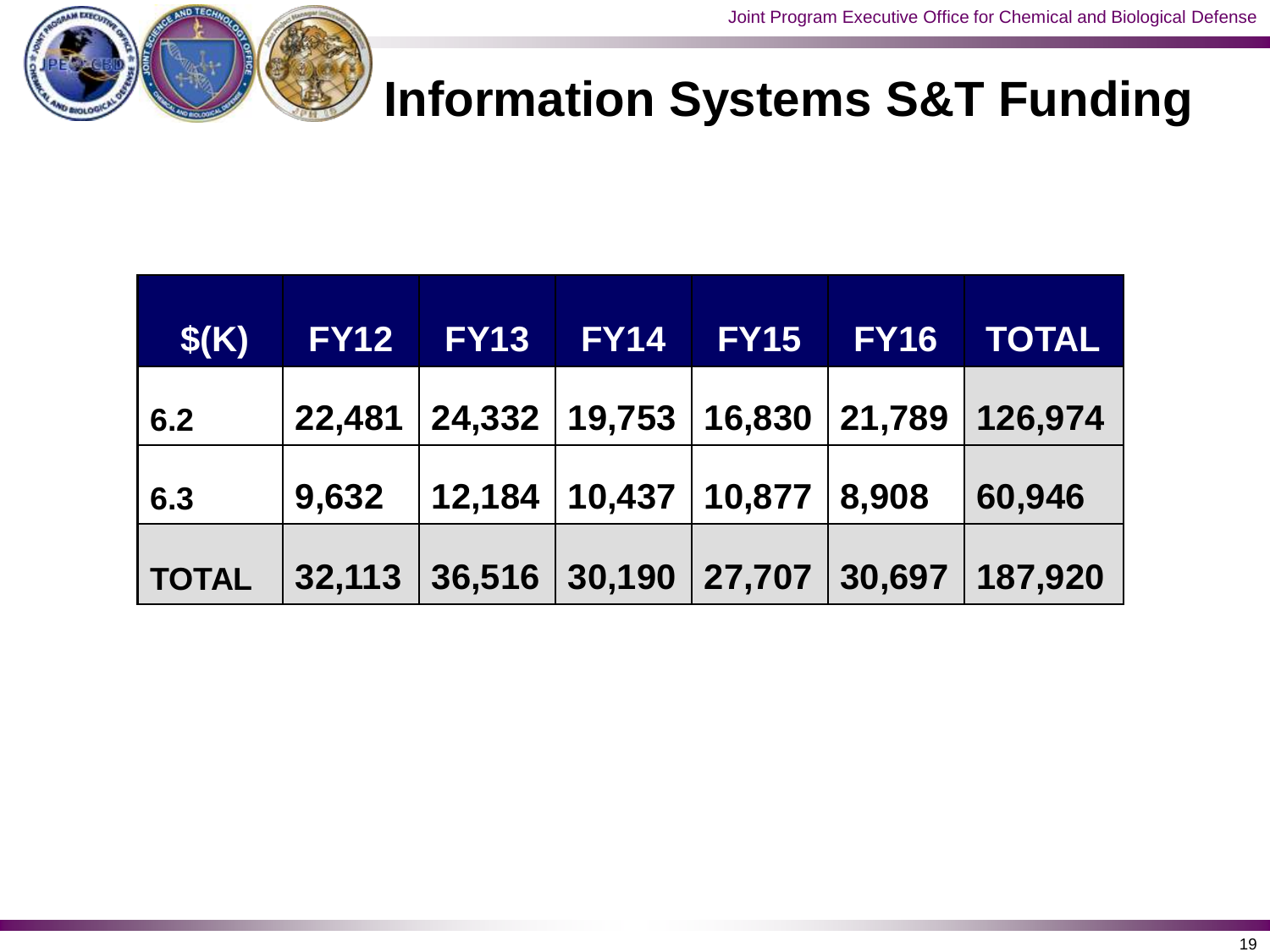

#### **Upcoming Business Opportunities - S&T**

| <b>Solicitation/Opportunity</b>                                                                                               | <b>Time Period</b> |
|-------------------------------------------------------------------------------------------------------------------------------|--------------------|
| <b>Focused Innovative Technologies (FITs) and Strategic</b><br><b>Exploratory and Emerging Discoveries (SEED) investments</b> | <b>OPEN</b>        |
| FIT: Focused investments into critical mass programs (\$MM/3-7Yrs)                                                            |                    |
| SEED: Used to prime FIT programs and create core knowledge<br><b>foundation (\$100K-500K)</b>                                 |                    |
| <b>Small Business Innovation Research (SBIR) program</b>                                                                      | November 2011      |
| Opportunity for Small Business engagement in S&T program                                                                      |                    |
| Lead to contract and grant awards                                                                                             |                    |
| http://www.dodsbir.net/solicitation/default.htm                                                                               |                    |
| Directed Research in DTRA CB Directorate                                                                                      | <b>As Needed</b>   |
| DTRA R&D Innovation Office – Science and Technology New<br>Initiatives BAA (HDTRA1-07-RDINO-BAA)                              | <b>OPEN</b>        |
| DTRA Fundamental Research to Counter Weapons of Mass<br><b>Destruction BAA (HDTRA1-09-14-FRCWMD-BAA)</b>                      | <b>OPEN</b>        |

Relevant Websites: **http://www.dtra.mil ; http://www.fbo.gov; http://www.grants.gov**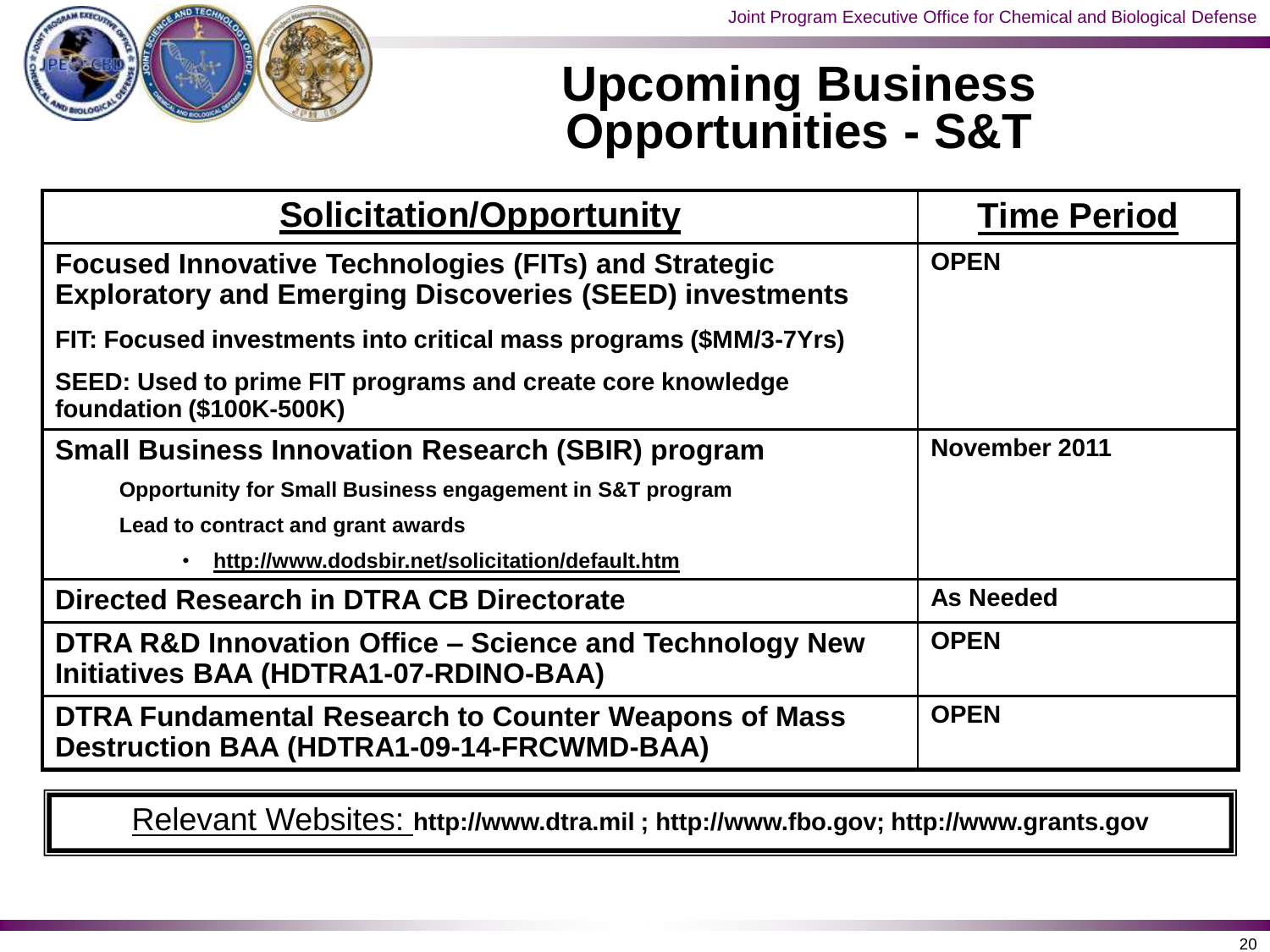

#### **Information and Analysis (CBI) S&T Points of Contact**

**Mr. Jerry Glasow, Division Chief, DTRA CBI**

**jerry.glasow@dtra.mil**

**Mr. Charles Fromer, Deputy Division Chief, DTRA CBI** 

**charles.fromer@dtra.mil**

- **Science & Technology Managers**
	- **Mr. Rick Fry, DTRA CBI, Hazard Prediction Information & Analysis rick.fry@dtra.mil**
	- **Dr. John Hannan, DTRA CBI, Warning & Reporting Information & Analysis john.hannan@dtra.mi[l](mailto:rick.fry@dtra.mil)**
	- **Dr. Chris Kiley, DTRA CBI, Operations Planning Information & Analysis**

**christopher.kiley@dtra.mi[l](mailto:rick.fry@dtra.mil)**

– **Mr. Eric Lowenstein, DTRA CBI, System Performance Information & Analysis** 

**eric.lowenstein@dtra.mi[l](mailto:rick.fry@dtra.mil)**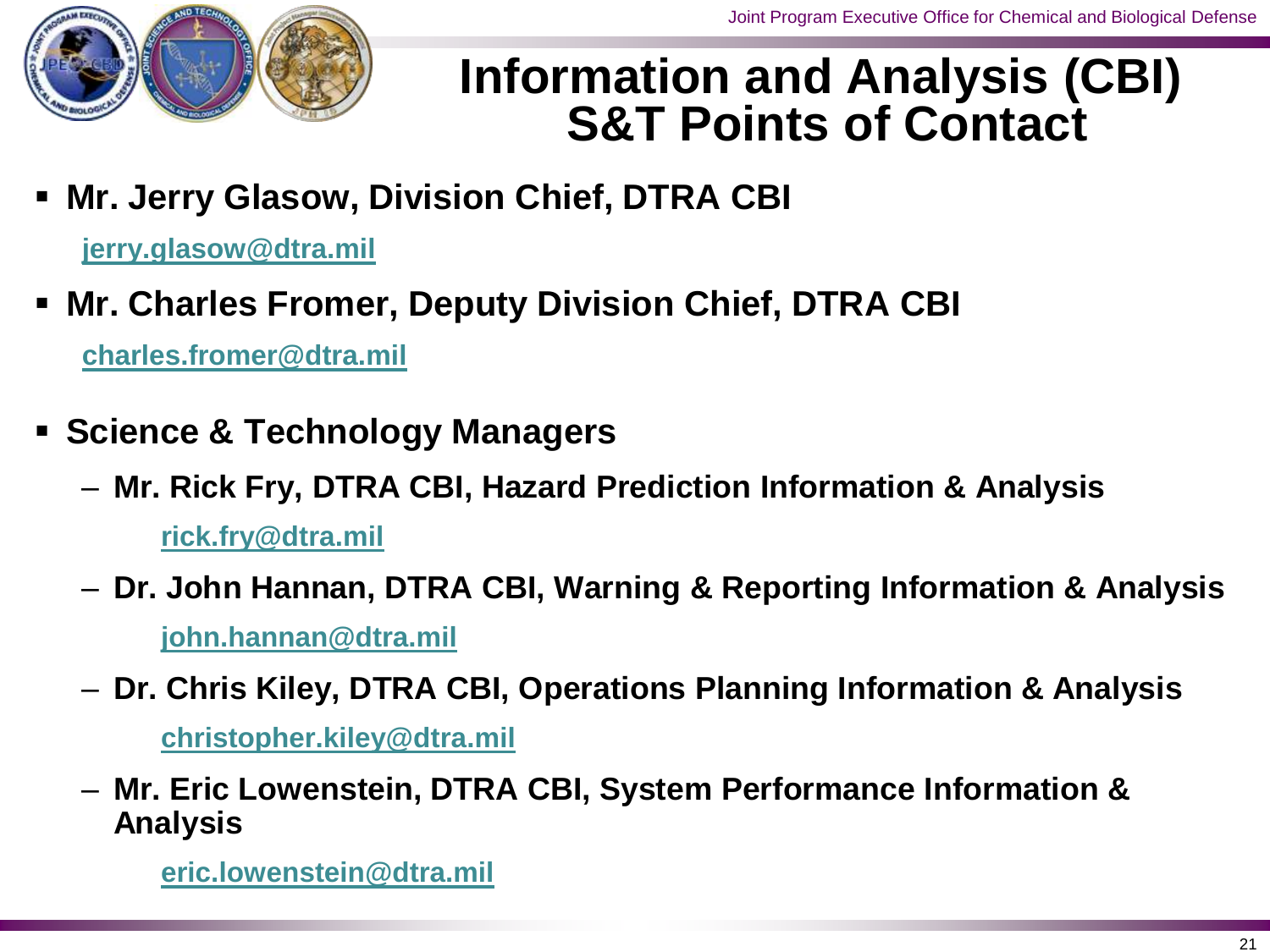

#### **JPM IS Program Funding**

| \$(K)            | <b>FY11</b> | <b>FY12</b> | <b>FY13</b> | <b>FY14</b> | <b>FY15</b> | <b>FY16</b> | <b>FY17</b> | <b>TOTAL</b> |
|------------------|-------------|-------------|-------------|-------------|-------------|-------------|-------------|--------------|
| <b>RDT&amp;E</b> | 26,886      | 16,754      | 31,237      | 38,030      | 31,745      | 18,520      | 18,521      | 181,693      |
| <b>PROC</b>      | 10,385      | 3,880       | 2,613       | 1,548       | 6,607       | 7,319       | 8,018       | 40,370       |
| <b>TOTAL</b>     | 37,271      | 20,634      | 33,850      | 39,578      | 38,352      | 25,839      | 26,539      | 222,063      |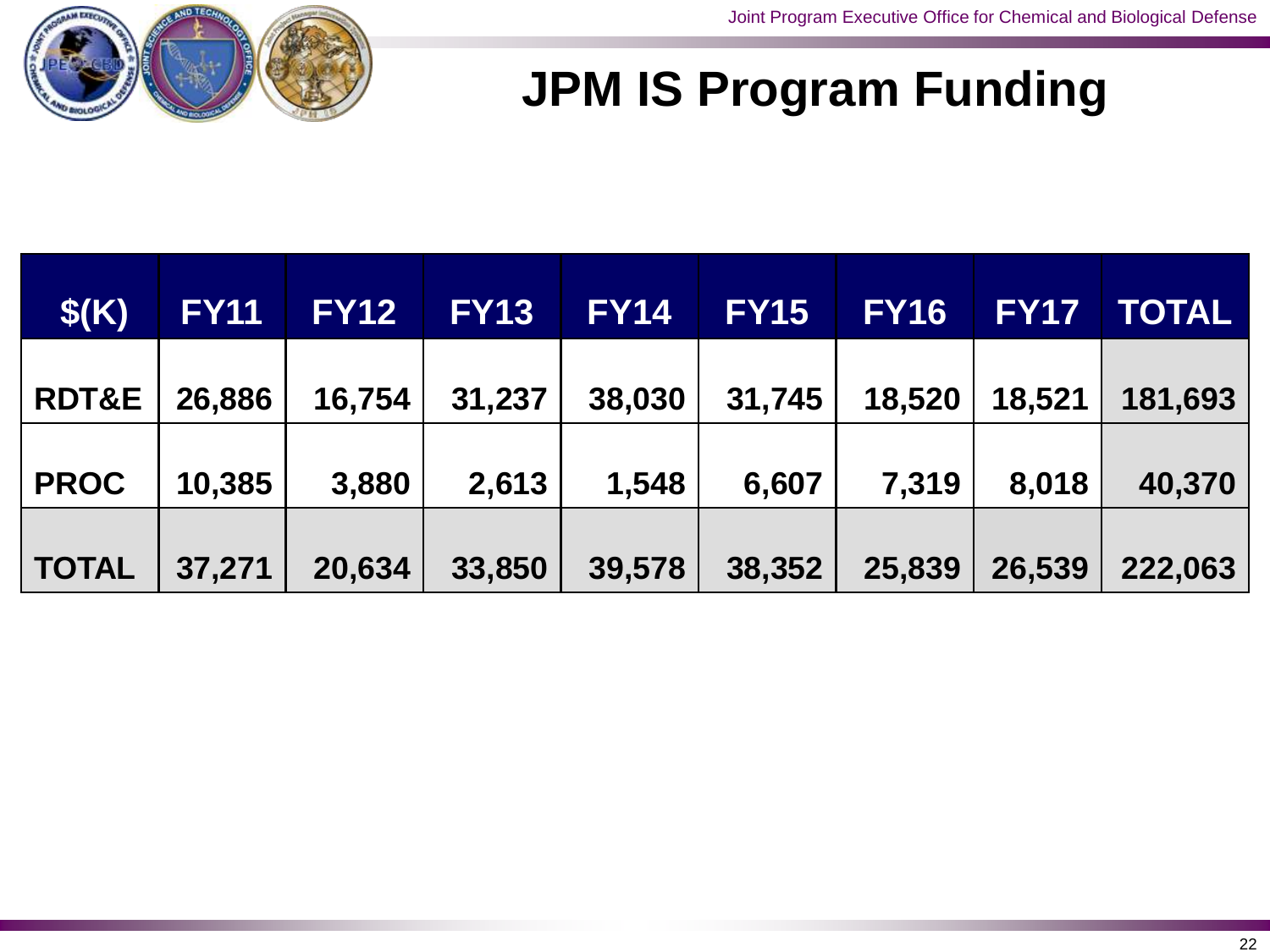

#### **Upcoming Business Opportunities – JPM IS**

| Solicitation/Opportunity                                                                                                                                                                               | <b>Time Period</b>                                                                    |  |  |
|--------------------------------------------------------------------------------------------------------------------------------------------------------------------------------------------------------|---------------------------------------------------------------------------------------|--|--|
| <b>JPM IS SSA</b><br>• Seaport Support IDIQ Multiple Award Contract                                                                                                                                    | <b>FY11 and Beyond</b>                                                                |  |  |
| JWARN Increment 1 – Software update, modernization and<br>maintenance<br>• SPAWAR HQ Seaport - E                                                                                                       | <b>FY13 and Beyond</b><br>$\cdot$ RFP 1QFY13                                          |  |  |
| <b>JWARN Increment 2-Development, Integration</b><br>• SPAWAR HQ Seaport- E                                                                                                                            | FY 13 and Beyond<br>$\cdot$ RFP 1QFY13                                                |  |  |
| JEM Increment 1 – Software update, sustainment, and maintenance<br>(includes FMS)<br><b>SPAWAR HQ Seaport-E</b><br>$\bullet$<br><b>RFP (GFI Technical Package included)</b><br>$\bullet$               | <b>FY12 and Beyond</b><br>RFP 1QFY12<br>$\bullet$<br><b>Award 2QFY12</b><br>$\bullet$ |  |  |
| JEM Increment 2 – Development, Integration, & Competitive<br><b>Prototyping (includes JSTP)</b><br><b>SPAWAR HQ Seaport-E</b><br>$\bullet$<br><b>RFP (GFI Technical Package included)</b><br>$\bullet$ | <b>FY13 and Beyond</b><br>RFP 2QFY12<br>$\bullet$<br><b>Award 1QFY13</b><br>$\bullet$ |  |  |